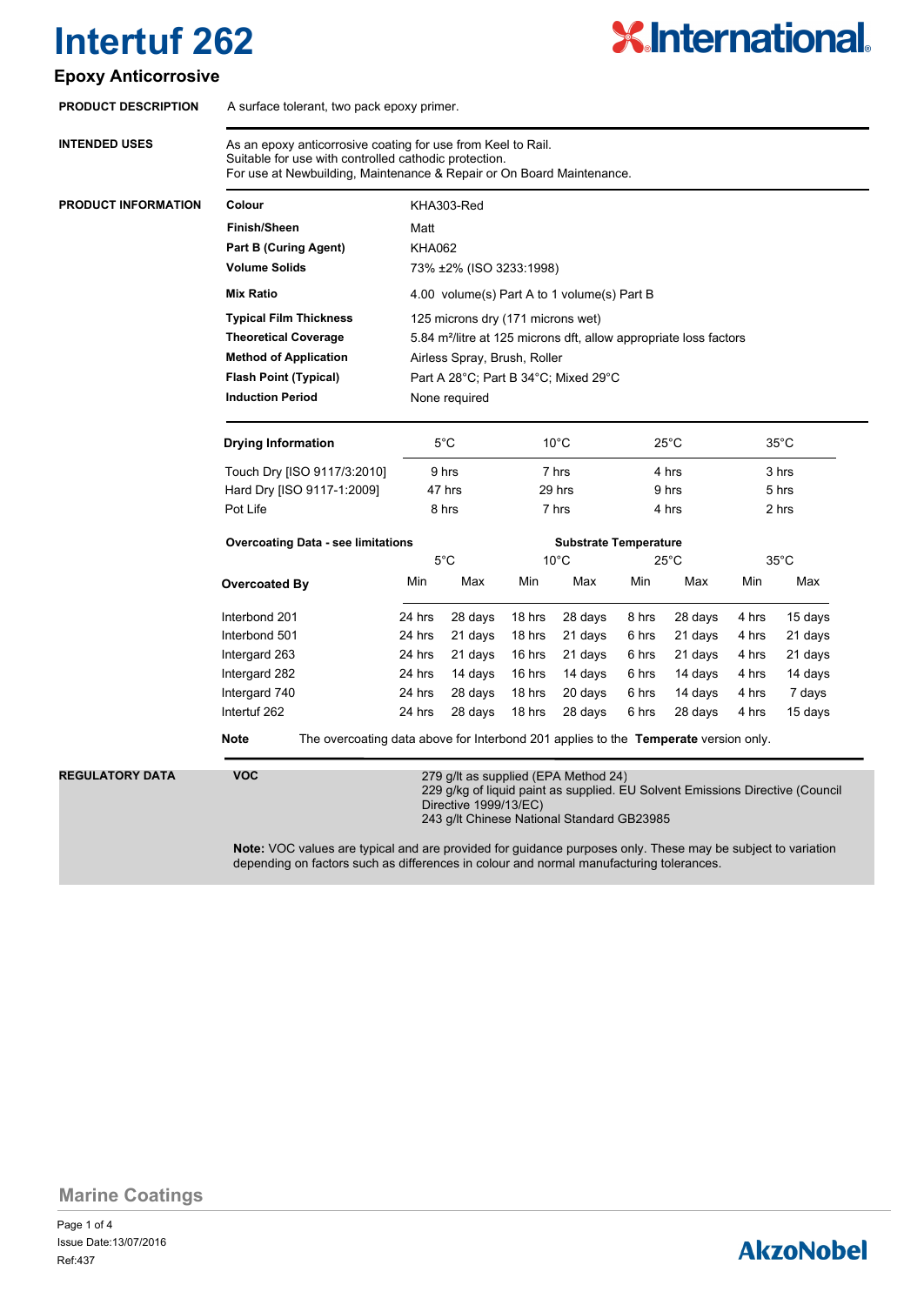

#### **Epoxy Anticorrosive**

**CERTIFICATION**

When used as part of an approved scheme, this material has the following certification:

- Food Contact Carriage of Grain (NOHA)
- Fire Resistance Surface Spread of Flame (Exova Warringtonfire)
- Fire Resistance Smoke & Toxicity (Exova Warringtonfire)
- Fire Resistance Marine Equipment Directive compliant

Consult your International Paint representative for details.

**SYSTEMS AND** Consult your International Paint representative for the system best suited for the surfaces to be protected. **COMPATIBILITY**

**SURFACE PREPARATIONS**

Use in accordance with the standard Worldwide Marine Specifications.

All surfaces to be coated should be clean, dry and free from contamination. High pressure fresh water wash or fresh water wash, as appropriate, and remove all oil or grease, soluble contaminants and other foreign matter in accordance with SSPC-SP1 solvent cleaning. Intertuf 262 can be applied over Intergard 269, when used as a holding primer to protect the blast. The primer surface should be dry and free from all contamination and Intertuf 262 must be applied within the overcoating interval specified (consult the Intergard 269 product data sheet).

#### **NEWBUILDING**

Where necessary, remove weld spatter and smooth weld seams and sharp edges.

Welds and damaged areas should be blast cleaned to Sa2½ (ISO 8501-1:2007).

For PVB and unapproved shop primers, the surface should be blast cleaned to Sa2½ (ISO 8501-1:2007) or power tooled to Pt3 (JSRA SPSS:1984)

Intact zinc silicate shop primers should be prepared by sweep blasting to International Paint standard AS2 or by power tooling to Pt3 (JSRA SPSS:1984).

For iron oxide epoxy shop primers, ensure the intact primer is clean and dry.

#### **MAJOR REFURBISHMENT**

**Underwater Hull/Boottop/Topsides**

Abrasive blast clean to Sa2 (ISO 8501-1:2007). If oxidation has occurred between blasting and application of Intertuf 262, the surface should be reblasted to the specified visual standard.

Surface defects revealed by the blast cleaning process, should be ground, filled, or treated in the appropriate manner.

Intertuf 262 may be applied to surfaces prepared to International Paint Hydroblasting Standard HB2 which have flash rusted to no worse than HB2M.

Intertuf 262 may be applied using a wash/blast/wash surface preparation method:

- High pressure (minimum 3000 psi) fresh water wash
- Abrasive blast clean to Sa2 (ISO 8501-1:2007)
- Carry out a second high pressure (minimum 3000 psi) fresh water wash
- Residual salt level must be below 10µg/cm²
- Visual standard of flash rusting must correspond to no worse than HB2M

**REPAIR**

Consult International Paint.

Consult your International Paint representative for specific recommendations.

**NOTE**

**For use in Marine situations in North America, the following surface preparation standards can be used: SSPC-SP6 in place of Sa2 (ISO 8501-1:2007) SSPC-SP10 in place of Sa2½ (ISO 8501-1:2007) SSPC-SP11 in place of Pt3 (JSRA SPSS:1984)**

**Marine Coatings**

Page 2 of 4 Ref:437 Issue Date:13/07/2016

## **AkzoNobel**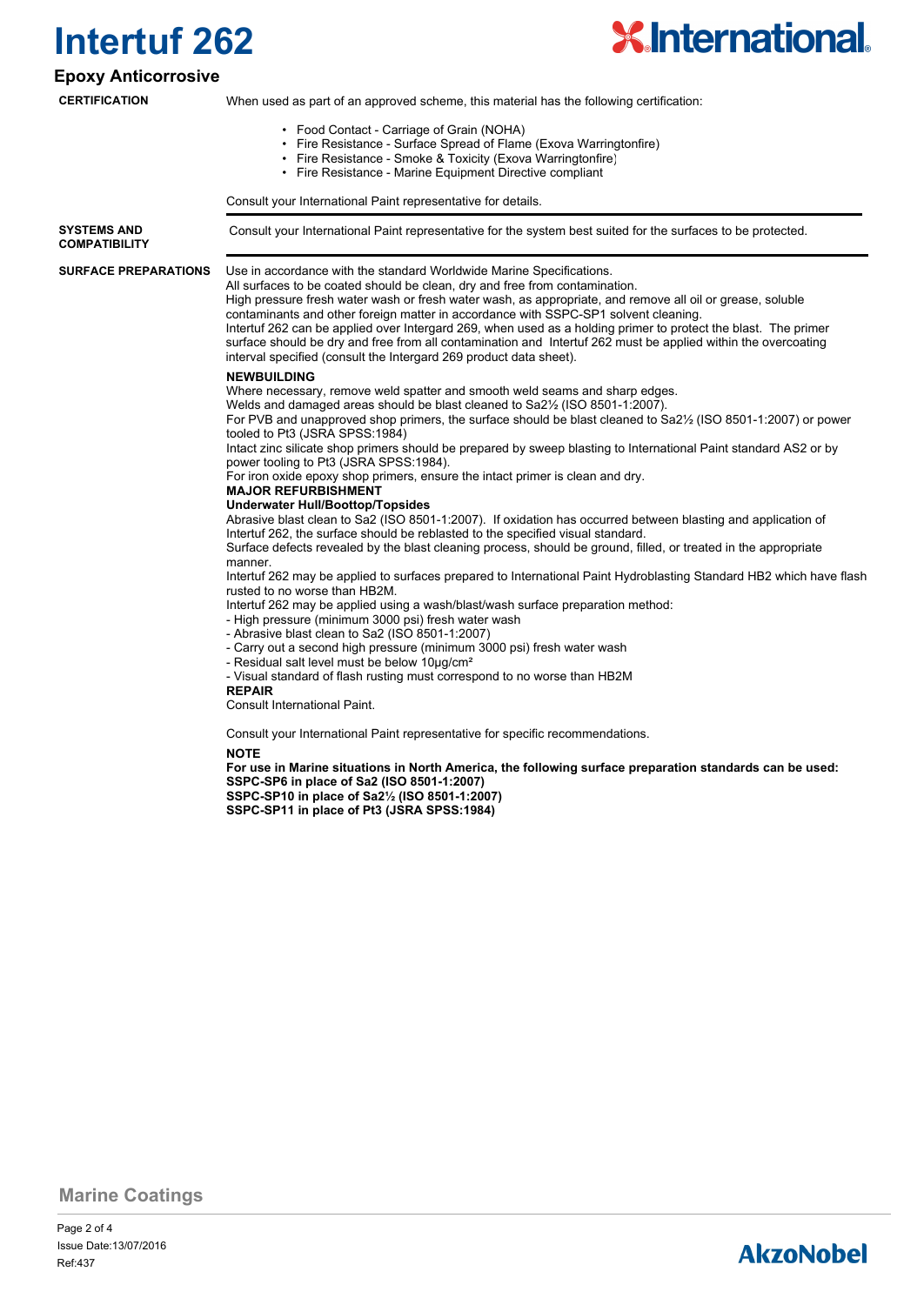

### **Epoxy Anticorrosive**

| <b>APPLICATION</b>                |                                                                                                                                                                                                                                                                                                                                                                                                                                                                                                                                                                                                                                                                                                                                                                                                                                                                                                                                                                                                                                           |
|-----------------------------------|-------------------------------------------------------------------------------------------------------------------------------------------------------------------------------------------------------------------------------------------------------------------------------------------------------------------------------------------------------------------------------------------------------------------------------------------------------------------------------------------------------------------------------------------------------------------------------------------------------------------------------------------------------------------------------------------------------------------------------------------------------------------------------------------------------------------------------------------------------------------------------------------------------------------------------------------------------------------------------------------------------------------------------------------|
| <b>Mixing</b>                     | Material is supplied in two containers as a unit. Always mix a complete unit in the proportions supplied. Once the<br>unit has been mixed it must be used within the working pot life specified.<br>(1) Agitate Base (Part A) with power agitator.<br>(2) Combine entire contents of Curing Agent (Part B) with Base (Part A) and mix thoroughly with power agitator.                                                                                                                                                                                                                                                                                                                                                                                                                                                                                                                                                                                                                                                                     |
| <b>Thinner</b>                    | International GTA220. Thinning is not normally required. Consult the local representative for advice during<br>application in extreme conditions. Do not thin more than allowed by local environmental legislation.                                                                                                                                                                                                                                                                                                                                                                                                                                                                                                                                                                                                                                                                                                                                                                                                                       |
| <b>Airless Spray</b>              | Recommended<br>Tip Range 0.53-0.84 mm (21-33 thou)<br>Total output fluid pressure at spray tip not less than 176 kg/cm <sup>2</sup> (2500 p.s.i.)                                                                                                                                                                                                                                                                                                                                                                                                                                                                                                                                                                                                                                                                                                                                                                                                                                                                                         |
| <b>Conventional Spray</b>         | Application by conventional spray is not recommended.                                                                                                                                                                                                                                                                                                                                                                                                                                                                                                                                                                                                                                                                                                                                                                                                                                                                                                                                                                                     |
| <b>Brush</b>                      | Application by brush is recommended for small areas only. Multiple coats may be required to achieve specified film<br>thickness.                                                                                                                                                                                                                                                                                                                                                                                                                                                                                                                                                                                                                                                                                                                                                                                                                                                                                                          |
| Roller                            | Application by roller is recommended for small areas only. Multiple coats may be required to achieve specified film<br>thickness.                                                                                                                                                                                                                                                                                                                                                                                                                                                                                                                                                                                                                                                                                                                                                                                                                                                                                                         |
| Cleaner                           | International GTA220/GTA822                                                                                                                                                                                                                                                                                                                                                                                                                                                                                                                                                                                                                                                                                                                                                                                                                                                                                                                                                                                                               |
| <b>Work Stoppages and Cleanup</b> | Do not allow material to remain in hoses, gun or spray equipment. Thoroughly flush all equipment with<br>International GTA220/GTA822. Once units of paint have been mixed they should not be resealed and it is advised<br>that after prolonged stoppages work recommences with freshly mixed units.<br>Clean all equipment immediately after use with International GTA220/GTA822. It is good working practice to<br>periodically flush out spray equipment during the course of the working day. Frequency of cleaning will depend<br>upon amount sprayed, temperature and elapsed time, including any delays. Do not exceed pot life limitations.<br>All surplus materials and empty containers should be disposed of in accordance with appropriate regional<br>regulations/legislation.                                                                                                                                                                                                                                              |
| Welding                           | In the event welding or flame cutting is performed on metal coated with this product, dust and fumes will be<br>emitted which will require the use of appropriate personal protective equipment and adequate local exhaust<br>ventilation. In North America do so in accordance with instruction in ANSI/ASC Z49.1 "Safety in Welding and<br>Cutting."                                                                                                                                                                                                                                                                                                                                                                                                                                                                                                                                                                                                                                                                                    |
| <b>SAFETY</b>                     | All work involving the application and use of this product should be performed in compliance with all<br>relevant national Health, Safety & Environmental standards and regulations.                                                                                                                                                                                                                                                                                                                                                                                                                                                                                                                                                                                                                                                                                                                                                                                                                                                      |
|                                   | Prior to use, obtain, consult and follow the Material Safety Data Sheet for this product concerning health<br>and safety information. Read and follow all precautionary notices on the Material Safety Data Sheet and<br>container labels. If you do not fully understand these warnings and instructions or if you can not strictly<br>comply with them, do not use this product. Proper ventilation and protective measures must be provided<br>during application and drying to keep solvent vapour concentrations within safe limits and to protect<br>against toxic or oxygen deficient hazards. Take precautions to avoid skin and eye contact (ie. gloves,<br>goggles, face masks, barrier creams etc.) Actual safety measures are dependant on application methods<br>and work environment.<br><b>EMERGENCY CONTACT NUMBERS:</b><br>USA/Canada - Medical Advisory Number 1-800-854-6813<br>Europe - Contact (44) 191 4696111. For advice to Doctors & Hospitals only contact (44) 207 6359191<br>R.O.W. - Contact Regional Office |

**Marine Coatings**